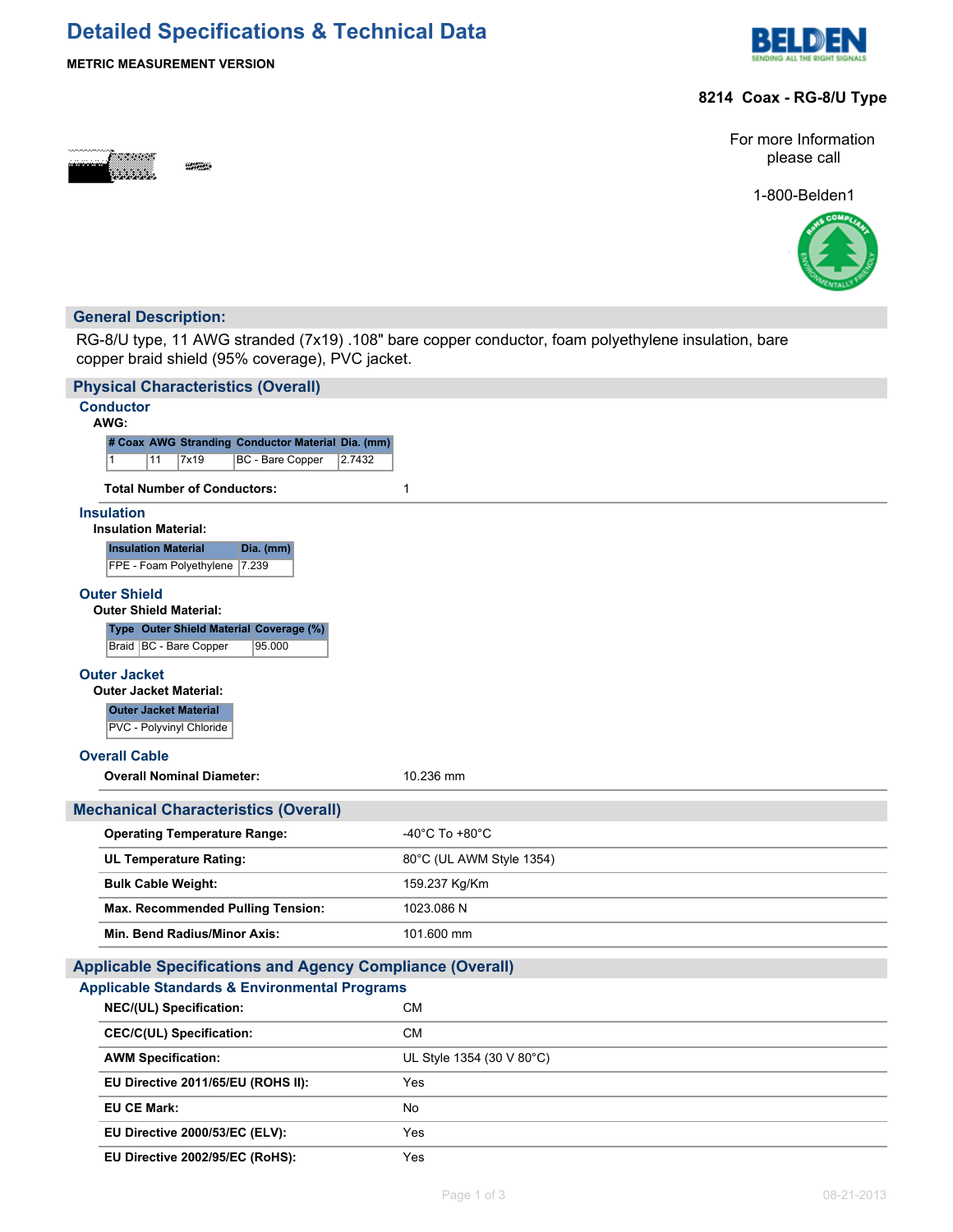# **Detailed Specifications & Technical Data**

**METRIC MEASUREMENT VERSION**



### **8214 Coax - RG-8/U Type**

| 10/13/2005                                                                                                                                                                                                                                                                                                                                                     |
|----------------------------------------------------------------------------------------------------------------------------------------------------------------------------------------------------------------------------------------------------------------------------------------------------------------------------------------------------------------|
| Yes                                                                                                                                                                                                                                                                                                                                                            |
| Yes                                                                                                                                                                                                                                                                                                                                                            |
| Yes                                                                                                                                                                                                                                                                                                                                                            |
| Yes                                                                                                                                                                                                                                                                                                                                                            |
| 8/U                                                                                                                                                                                                                                                                                                                                                            |
|                                                                                                                                                                                                                                                                                                                                                                |
| Yes                                                                                                                                                                                                                                                                                                                                                            |
| Yes                                                                                                                                                                                                                                                                                                                                                            |
| Yes                                                                                                                                                                                                                                                                                                                                                            |
|                                                                                                                                                                                                                                                                                                                                                                |
| No                                                                                                                                                                                                                                                                                                                                                             |
| EU RoHS Compliance Date (mm/dd/yyyy):<br>EU Directive 2002/96/EC (WEEE):<br>EU Directive 2003/11/EC (BFR):<br>CA Prop 65 (CJ for Wire & Cable):<br>MII Order #39 (China RoHS):<br><b>RG Type:</b><br><b>Suitability</b><br><b>Suitability - Indoor:</b><br>Suitability - Outdoor:<br><b>Suitability - Aerial:</b><br><b>Plenum/Non-Plenum</b><br>Plenum (Y/N): |

#### **Electrical Characteristics (Overall)**

**Nom. Characteristic Impedance:**



**Nom. Inductance:**

**Inductance (µH/m)** 0.213265

**Nom. Capacitance Conductor to Shield:**

**Capacitance (pF/m)** 85.306

**Nominal Velocity of Propagation:**



**Nominal Delay:**

**Delay (ns/m)** 4.2653

**Nom. Conductor DC Resistance:**

**DCR @ 20°C (Ohm/km)**

3.9372

**Nominal Outer Shield DC Resistance:**

**DCR @ 20°C (Ohm/km)** 3.6091

#### **Nom. Attenuation:**

|      | Freg. (MHz) Attenuation (dB/100m) |
|------|-----------------------------------|
| 1    | 0.3281                            |
| 10   | 1.6405                            |
| 50   | 3.9372                            |
| 100  | 5.5777                            |
| 200  | 8.5306                            |
| 400  | 12 7959                           |
| 700  | 18.3736                           |
| 900  | 21.3265                           |
| 1000 | 22.967                            |
| 4000 | 70.5415                           |

#### **Max. Operating Voltage - UL:**

| <b>Voltage</b>               |  |
|------------------------------|--|
| 300 V RMS                    |  |
| 30 V RMS (UL AWM Style 1354) |  |